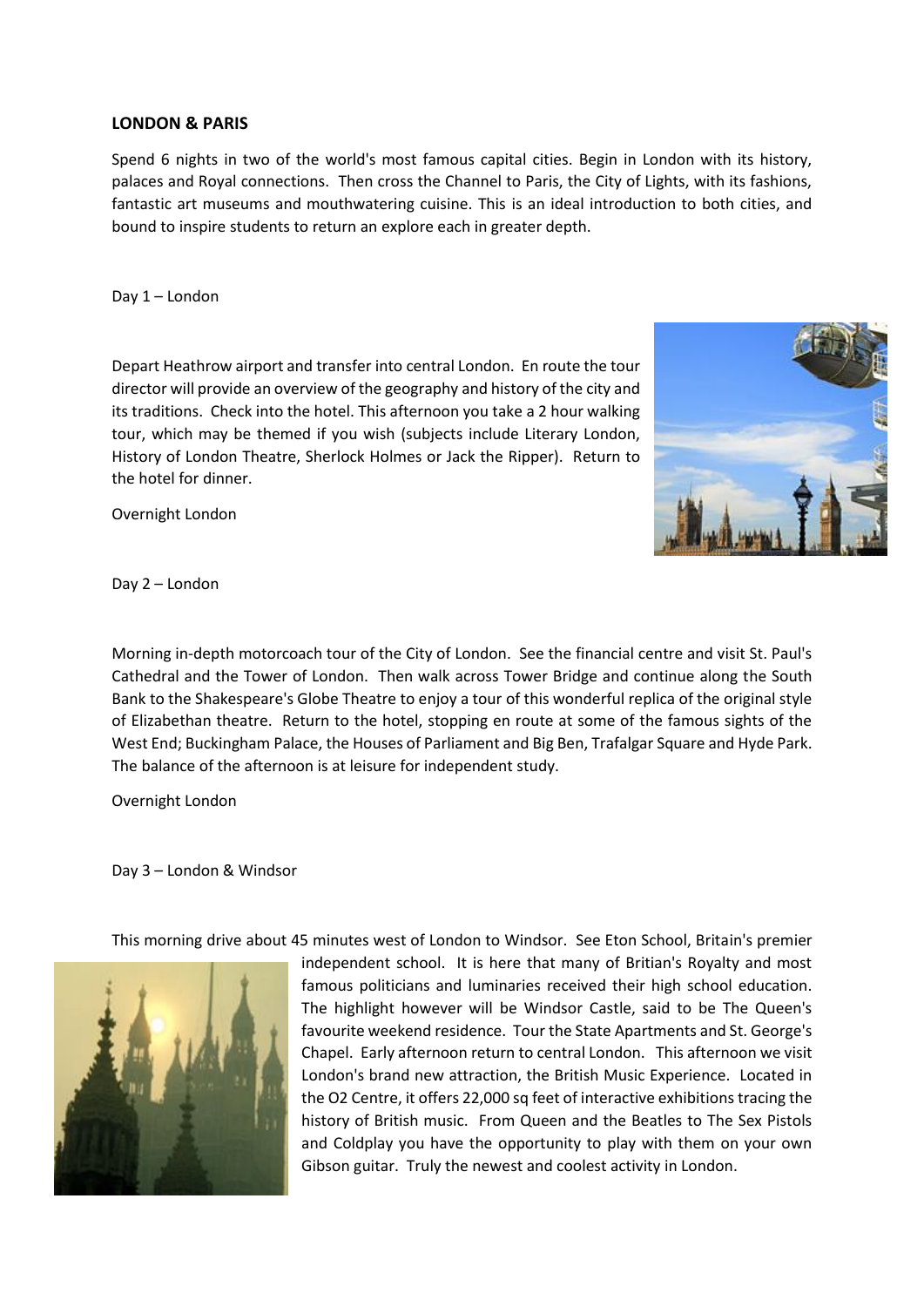## Overnight London

Day 4 – London & Paris

Depart from the new Eurostar terminal for the 3 hour high speed train ride into central Paris. The motorcoach transfer to the hotel will provide an introduction to one of the most artistic and romantic cities in Europe. See the Eiffel Tower, Champs-Elysees, Louvre Museum and Notre Dame Cathedral. This afternoon enjoy a walking tour of the artists area of Montmatre visiting Sacre Coeur Basilica, the highest point in the city. Dinner at the hotel followed by a cruise on the Seine River to enjoy the illuminations of the City of Light.

Overnight Paris



Day 5 – Paris

Start the morning at the Louvre Museum, home to some of the world's most famous works of art, nearly 400,000 in total. Perhaps the most famous is da Vinci's Mona Lisa. This afternoon is available for independent study. For those who wish, reservations can be made to visit the Musee D'Orsay, home to some of the finest impressionist paintings.

Overnight Paris

Day 6 – Paris & Versailles

Drive approximately one hour outside of Paris to visit the home of the Sun King, Louis XIV. In it's time, the most lavish palace the world had ever seen, Versailles became the centre of his Court of some 20,000 people. Tour the Kings Chambers, the famed Hall of Mirrors, plus the extensive formal gardens. Early afternoon return to Paris. This afternoon we take an elevator ride to the top level of the iconic Eiffel Tower. Bring your camera and capture these awesome lasting memories of your European adventure. This evening we gather in a local bistro for a farewell dinner.

Overnight Paris

Day 7 – Departure

After breakfast, we depart for the airport and return flight home.